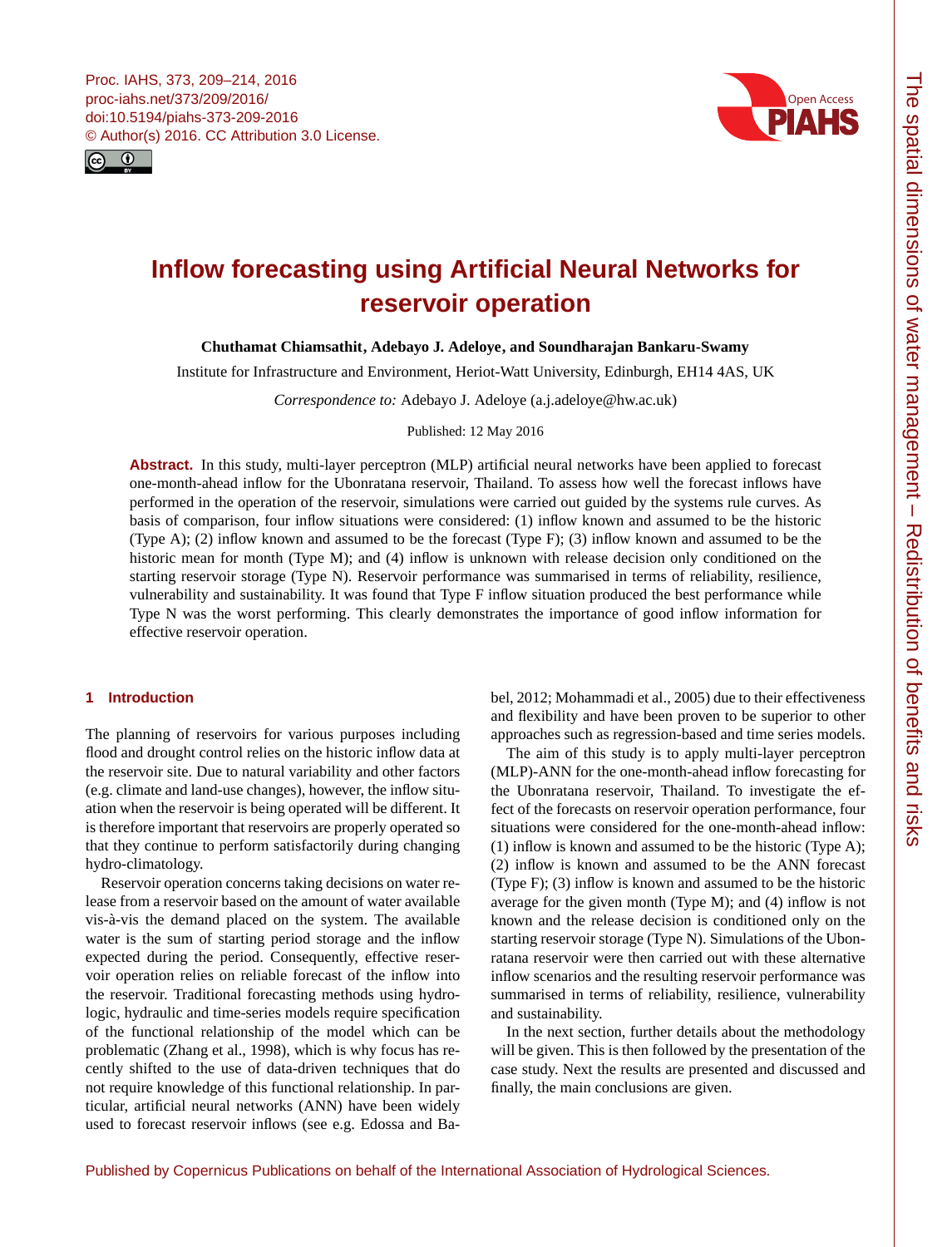#### **2 Methodology**

### 2.1 Artificial neural networks modelling

The theory and mathematical basis of ANN have been described excellently by Shamseldin (1997). Essentially, the structure of ANN comprises an input layer, an output layer and one or more hidden layers as illustrated in Fig. 1. The schematic in Fig. 1 has a single hidden layer which is generally sufficient to approximate any complex, non-linear function (Mulia et al., 2015). The layers contain nodes or neurons which are connected by weights. Determining optimal values for these weights and other parameters of the network is the purpose of the ANN training exercise. 21. Antikaris meanta minus direct rain of the state of the state of the state of the state of the state of the state of the state of the state of the state of the state of the state of the state of the state of the state

For a given problem, the number of nodes in the output layer is fixed by the problem, e.g. in the current work, it is the 1-month ahead inflow forecast. The input nodes must be determined by the factors known to affect the output variable and this has been achieved through an examination of the cross-correlation matrix (see Adeloye and De Munari, 2006). The number of neurons in the hidden layer is much more difficult to arrive at and is normally determined as part of the training by trial and error as described by Adeloye and De Munari (2006).

Training is often improved through the use of early-stoprule (ESR) that helps to avoid over-fitting. In ESR, the available data are divided into three parts: (i) a training set, used to determine the network weights and biases, (ii) a validation set, used to estimate the network performance and decide when the training should be stopped, and (iii) a test set, used to verify the effectiveness of the stopping criterion and to estimate the expected performance in the future.

The tested ANN architectures (in trying to arrive at the best value for the number of hidden neurons) were compared using the correlation coefficient  $(R)$  criterion, i.e.:

$$
R = \frac{\sum y_{\text{sim}} y_{\text{obs}} - \frac{\sum y_{\text{sim}} \sum y_{\text{obs}}}{N}}{\sqrt{\left(\sum y_{\text{sim}} - \frac{\left(\sum y_{\text{sim}}\right)^2}{N}\right)\left(\sum y_{\text{obs}}^2 - \frac{\left(\sum y_{\text{obs}}\right)^2}{N}\right)}}
$$
(1)

where  $y_{sim}$  and  $y_{obs}$  are respectively the simulated and observed values of the output variable and  $N$  is the number of exemplars used.

#### 2.2 Reservoir performance simulation

Reservoir behaviour simulation employed the mass balance equation (McMahon and Adeloye, 2005):

$$
S_{t+1} = S_t + Q_t - D'_t - E_t \tag{2}
$$

subject to the operational policy for the reservoir, where  $S_t$ and  $S_{t+1}$  are respectively storage at the beginning and end of time t;  $Q_t$  is the inflow to the reservoir during t;  $E_t$  is the



**Figure 1.** Schematic of artificial neural network.

 $t$ ;  $D'_t$  is the total water release towards meeting the target demand of  $D_t$  during t.

As noted previously, the water available for allocation during  $t$ , WA $_t$ , is:

$$
WA_t = S_t + Q_t \tag{3}
$$

and assumes that the inflow is known at the start of the month when making the release decision. In practice, however, this is not the case and assumptions about the size of the anticipated inflow must be made. If the actual inflow turns out to be exactly the same as the assumed inflow, then the end of period storage will be exactly as given by Eq. (2). If, however, there is a discrepancy, the actual end of period storage will be different from Eq.  $(2)$ .

Let the actual end-of-period storage be  $S_{end,t}$ , the relationships between this and  $S_{t+1}$  for each of the assumed inflow knowledge assumptions become:

- 1. Type A:  $WA_t = S_t + Q_t$  and  $S_{end,t} = S_{t+1}$
- 2. Type F:  $WA_t = S_t + Q'_t$  and  $S_{end,t} = S_{t+1} + Q_t Q'_t$
- 3. Type M: WA<sub>t</sub> =  $S_t + \overline{O}_t$  and  $S_{end, t} = S_{t+1} + O_t \overline{O}_t$
- 4. Type N:  $WA_t = S_t$  and  $S_{end,t} = S_{t+1} + Q_t$

where  $Q_t$  is the observed (correct) inflow during time t,  $Q_t$ is the corresponding forecast inflow,  $Q_t$  is the historic mean flow for the month of time t, and  $S_{end,t}$  is the adjusted endof-period storage.

With the available water determined, release then takes place guided by the rule curves as follows:

Case 1: For  $WA_t \geq URC_m$  this is the excess operation case, i.e.,  $D'_t \geq D_t$ 

$$
D'_t = S_t + Q_t - E_t - \text{URC}_m \tag{4}
$$

$$
Y_t = D'_t - D_t \tag{5}
$$

Case 2: For  $LRC_m < WA_t < URC_m$  this is the normal operation case, i.e.,  $D'_t \leq D_t$ 

$$
Y_t = 0 \tag{6}
$$

If 
$$
WA_t - D_t \geq \text{LRC}_m
$$
,  $D'_t = D_t$  (7)

$$
\text{If } \text{WA}_t - D_t < \text{LRC}_m, D'_t = \text{WA}_t - \text{LRC}_m \tag{8}
$$

Case 3: For  $WA_t \leq LRC_m$  this is the deficit operation case, i.e.,  $D'_t = 0$  (No water released), where URC<sub>m</sub> is the up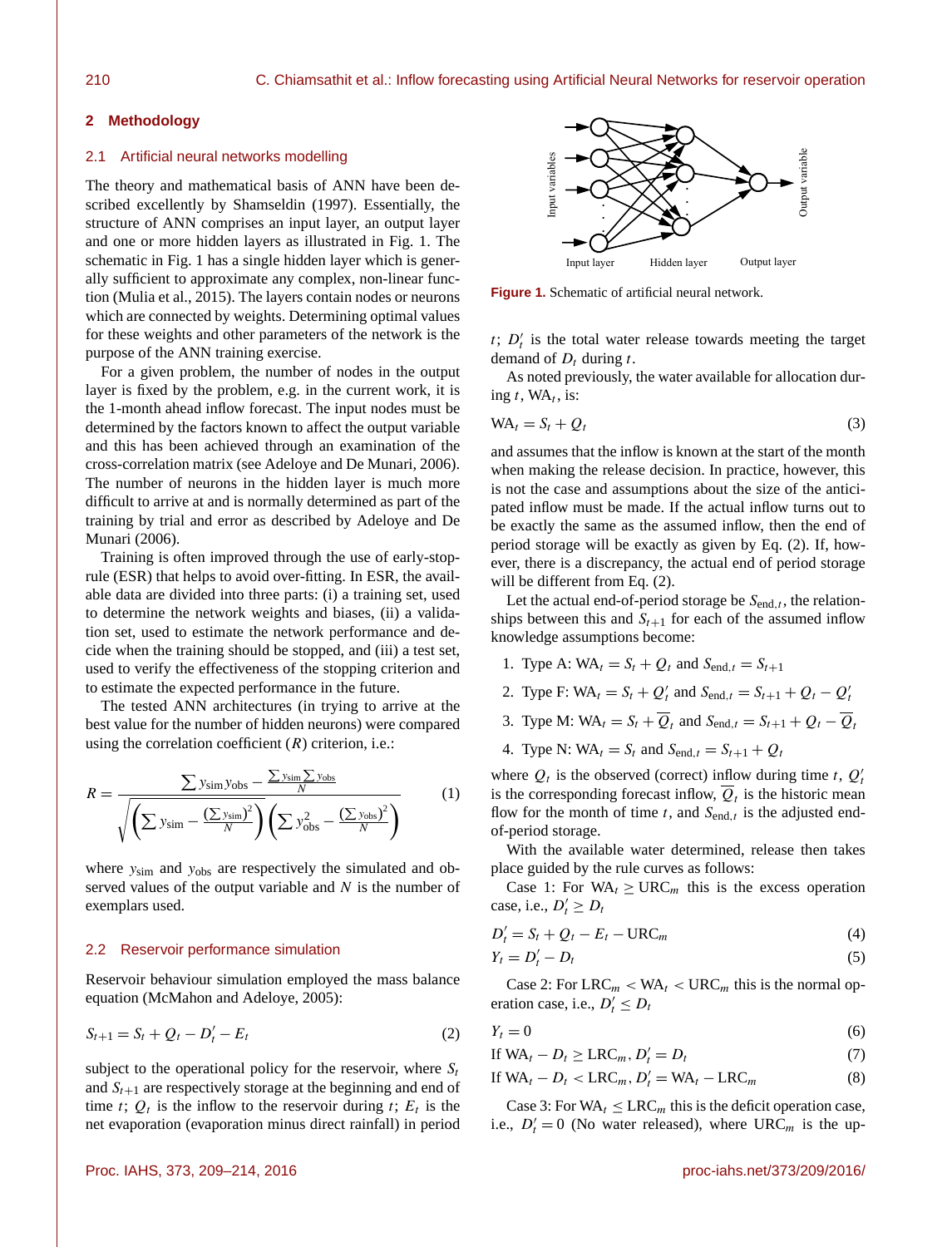per rule curve during month  $m (= 1, 2, 3, \ldots, 12)$  of the year; LRC<sub>m</sub> is the lower rule curve during month m;  $Y_t$ is the excess water released during period  $t$ . In general,  $t = 12(y - 1) + m$  for years  $y = 1, 2, 3, ..., n$ , where *n* is the number of years in the data record.

Once the simulation is complete, performance indices are then evaluated as follows (McMahon and Adeloye, 2005):

- i. Time-based Reliability  $(R_t)$ :  $R_t = N_s/N$ , where  $N_s$  is the total number of intervals out of  $N$  that the demand was met.
- ii. Volume-based Reliability  $(R_v)$ :  $R_v = \sum_{i=1}^{N}$  $t=1$  $D'_t / \sum_{i=1}^N$  $\sum_{t=1}^{\infty} D_t,$  $\forall D'_t \leq D_t$
- iii. Resilience:  $\phi = 1/\left(\frac{f_d}{f_c}\right)$  $\frac{f_{\rm d}}{f_{\rm s}}$   $\left)=\frac{f_{\rm s}}{f_{\rm d}}$  $\frac{f_s}{f_d}$ ;  $0 < \phi \le 1$ , where  $\phi$  is resilience,  $f_s$  is number of continuous sequences of failure periods and  $f_d$  is the total duration of the failures, i.e.  $f_d = N - N_s$ .
- iv. Vulnerability:  $\eta = \frac{\sum_{k=1}^{f_s}(\frac{\max(sh_k)}{D_k})}{f_s}$  $\frac{D_k}{f_s}$ , where max(sh<sub>k</sub>) is the maximum water shortage in failure sequence  $k$  and  $D_k$ corresponding demand.
- v. Sustainability index (Sandoval-Solis et al., 2011):  $λ =$  $(R_t\phi(1-\eta))^{1/3}$ , where there are multiple users or sectors, each of the above indices will be evaluated for each sector and these can later be combined to determine a weighted group (or global) index. This was done for the sustainability index λ using:

$$
\lambda_{\rm G} = \sum_{j=1}^{M} w_j \lambda_j \tag{9}
$$

where  $w_i$  is a weight, given by (Sandoval-Soils et al., 2011):

$$
w_j = \frac{\text{DS}^j}{\sum_{j=1}^M \text{DS}^j}
$$
 (10)

and  $\lambda$ <sub>G</sub> is the group sustainability;  $\lambda$ <sub>i</sub> is the sustainability for users category j;  $w_j$  is the weighting for user j; M is the total number of users sectors and  $DS<sup>j</sup>$  is the average annual water demand for users sector  $j$ .

# **3 Study area and data**

The Ubonratana reservoir is the largest, single multi-purpose reservoir in the upper Chi River Basin in north-eastern Thailand. The dam provides water for consumptive uses (domestic, industrial, irrigation), Pong River in-stream flow augmentation as well as flood control (EGAT, 2002). However, the



**Figure 2.** Rule curves for Ubonratana reservoir.

water deliveries first pass through turbines for power generation (installed capacity  $= 25.2$  MW) before being allocated to the other uses. The release is prioritised in the order of public (i.e. domestic and industrial), instream flow augmentation and irrigation. The maximum storage capacity of the reservoir is  $2431 \text{ Mm}^3$  at elevation of  $182 \text{ m}$  above mean sea level (m a.m.s.l). Minimum water level of the reservoir is 175 m a.m.s.l. or 581.67 Mm<sup>3</sup> which has been prescribed for the purpose of hydropower generation.

Data collected for the study included daily reservoir inflows, evaporation, area-height-storage relationship, weekly and monthly water requirements and operating rule curves for the reservoir. The observed monthly inflow from April 1970 to March 2012 and rainfall from April 1981 to March 2012 were provided by the Electricity Generating Authority of Thailand (EGAT) and the Royal Irrigation Department (RID). The analysis, however, used the overlapping period of April 1982 to March 2012 (i.e. 360 months) for which the rainfall and runoff data were complete. Data on historical water releases to the various sectors were also provided by the RID. The gross water requirements for the analysis period were  $28952 \text{ Mm}^3$ , i.e. average monthly of: 0.98  $\text{Mm}^3$ for public (municipal and industrial) demands; 18.83 Mm<sup>3</sup> for downstream requirements; and  $60.6 \text{ Mm}^3$  for irrigation. The original rule curves were also provided by the EGAT; the improved versions of these (see Fig. 2) developed by Chiamsathit et al. (2014) were used in the current study.

#### **4 Results and discussion**

#### 4.1 ANN inflow forecasts

Based on extensive testing involving the examination of the auto-correlation function (acf – Fig. 3a), partialautocorrelation function (pcf – Fig. 3b) and cross-correlation function (ccf – Fig. 3c), six input variables (i.e. current month historic mean inflow, lagged inflows  $(t - 1, t - 2, t - 3)$ , and lagged rainfall  $(t - 1, t - 2)$ ) were used for the ANN modelling. The acf (Fig. 3a) shows infinite attenuation with only the first three lags of inflow being significant. Additionally,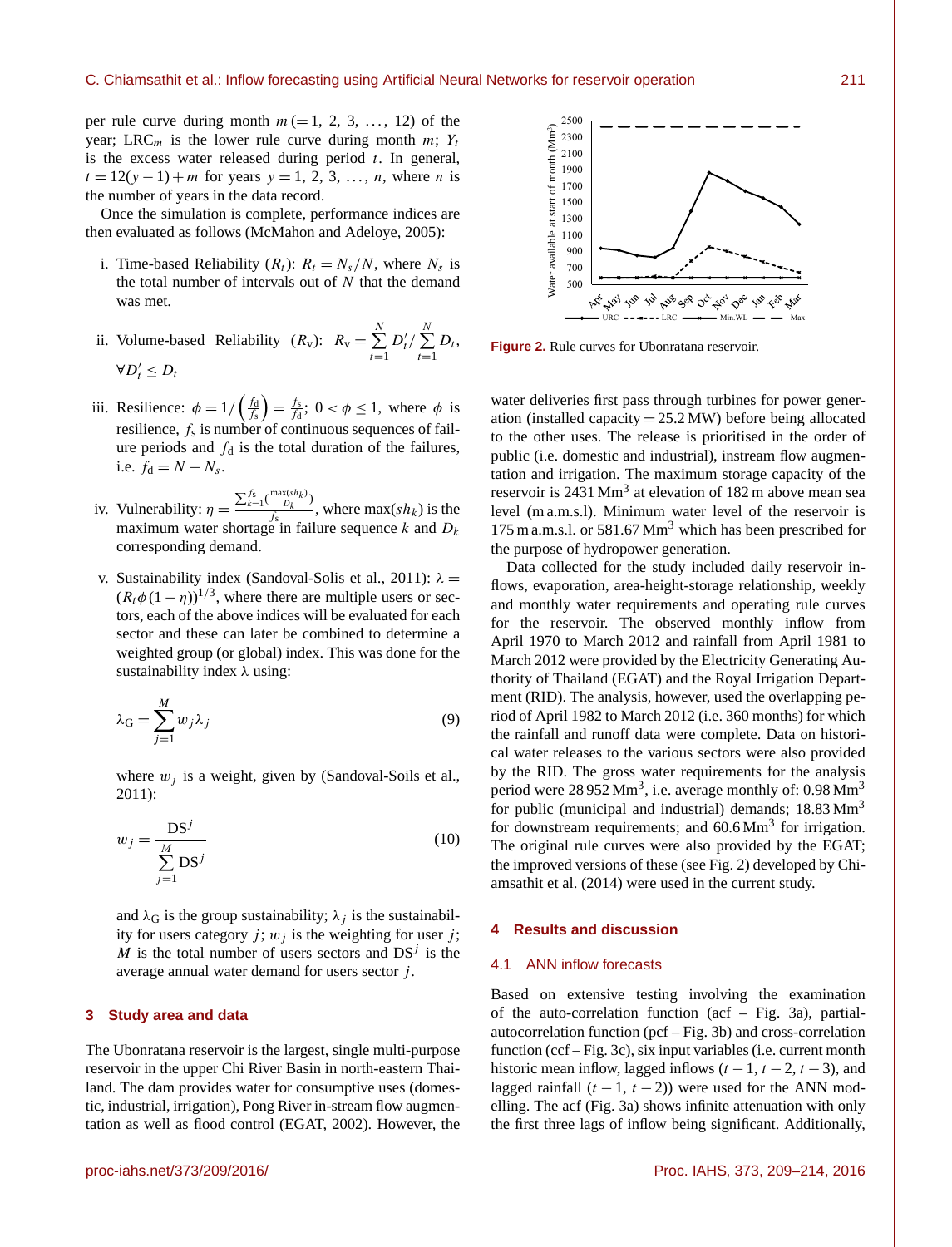

**Figure 3.** Inflow **(a)** auto-correlation, **(b)** partial autocorrelation functions, and **(c)** inflow-rainfall cross-correlation function for Ubonratana system.

the ccf in Fig. 3c indicates that the first two lags of the rainfall are significant. With these, the functional form of the forecast model becomes:

$$
Q_t = f(Q_{t-1}, Q_{t-2}, Q_{t-3}, R_{t-1}, R_{t-2}, \overline{Q}_t)
$$
\n(11)

where  $Q_t$  is the one-month ahead inflow forecast;  $Q_{t-1}$ ,  $Q_{t-2}$  and  $Q_{t-3}$  are lagged inflows of one-month, two-month and three-month, respectively;  $R_{t-1}$  and  $R_{t-2}$  are lagged rainfall of one-month and two-month, respectively; and  $\overline{Q}_t$ is historic mean inflow for the current month.

The ESR was used for the ANN training and for this the 360 months of data were split into three (90 : 5 : 5) for training, validation and testing, respectively. The number of hidden neurons was varied between 1 and 35 and based on the R criterion the best architecture had 33 neurons in the hidden layer. Indeed, the final model performed very well with the R exceeding 0.9 in each of the training, validation and testing. Figure 4a, b and c compare the predicted and observed inflow during training, validation and testing, respectively



**Figure 4.** Comparing the 1-month ahead observed and forecast inflow during **(a)** training, **(b)** validation, and **(c)** testing.

and further confirm the good performance of the forecasting model. The time series of the forecast inflows (April 1982 to March 2012, i.e. 360 months) are also compared in Fig. 5 and this together with the estimated Nash–Sutcliffe efficiency (NSE) of 0.75 is further evidence of the efficacy of the forecasting model. Additionally, the fact that the NSE was higher than zero is an indication that the model has been a better predictor than the mean value of the observed time series.

#### 4.2 Reservoir performance evaluation

The results of the performance evaluation are summarised in Table 1. For convenience, the operating policy with Type A, Type F, Type M and Type N are denoted by P-A, P-F, P-M and P-N, respectively.

As seen in Table 1, in terms of the total amount of water released, P-A, P-F and P-M were significantly better than P-N, which is not surprising given that P-N did not have any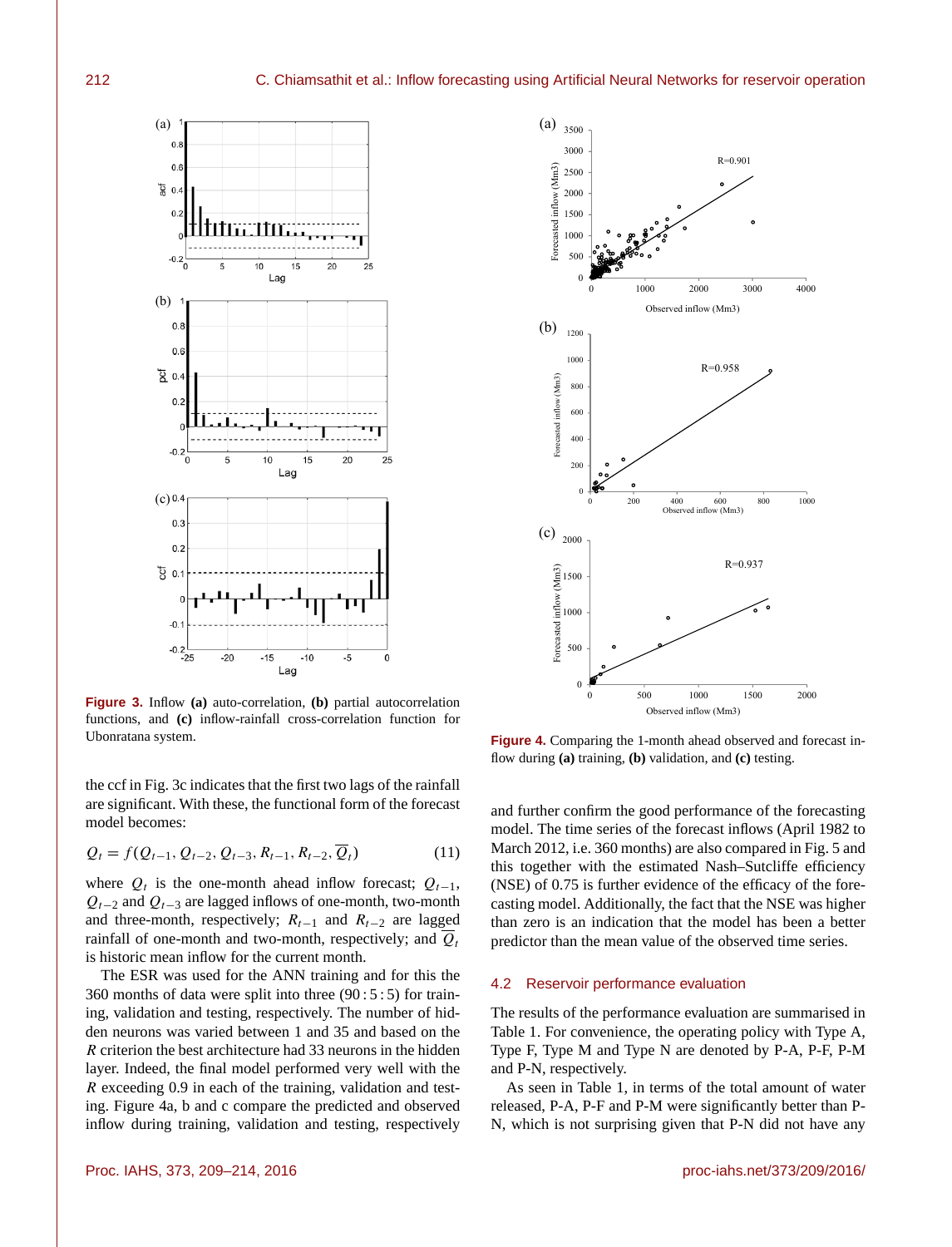#### C. Chiamsathit et al.: Inflow forecasting using Artificial Neural Networks for reservoir operation 213



**Figure 5.** Time series of 1-month ahead of observed and forecast inflows for the complete data record.

**Table 1.** Summary of evaluated reservoir performance indices for Ubonratana reservoir.

| Policy | Water user | Total water<br>shortage<br>(Mm <sup>3</sup> ) | Excursions<br>of $S_{end,t}$<br>below LRC | $f_{\rm d}$ | $f_{\rm s}$ | Reliability (%) |             | φ                        | $\eta$ | $\lambda$ user | $\lambda_{\rm G}$ |
|--------|------------|-----------------------------------------------|-------------------------------------------|-------------|-------------|-----------------|-------------|--------------------------|--------|----------------|-------------------|
|        |            |                                               |                                           |             |             | $R_t$           | $R_{\rm V}$ |                          |        |                |                   |
| $P-A$  | Domestic   | 0.0                                           | 8.0                                       | $\Omega$    | $\Omega$    | 100.00          | 100.00      |                          | 0.000  | 1.000          | 0.557             |
|        | Downstream | 0.5                                           |                                           |             | 1           | 99.72           | 99.99       |                          | 0.026  | 0.990          |                   |
|        | Irrigation | 309.4                                         |                                           | 15          | 3           | 95.83           | 98.58       | 0.200                    | 0.626  | 0.415          |                   |
| $P-F$  | Domestic   | 0.0                                           | 14.0                                      | $\Omega$    | $\Omega$    | 100.00          | 100.00      |                          | 0.000  | 1.000          | 0.655             |
|        | Downstream | 0.0                                           |                                           | $\Omega$    | $\Omega$    | 100.00          | 100.00      |                          | 0.000  | 1.000          |                   |
|        | Irrigation | 244.5                                         |                                           | 10          | 4           | 97.22           | 98.88       | 0.400                    | 0.591  | 0.542          |                   |
| $P-M$  | Domestic   | 0.0                                           | 16.0                                      | $\Omega$    | $\Omega$    | 100.00          | 100.00      |                          | 0.000  | 1.000          | 0.464             |
|        | Downstream | 0.0                                           |                                           | $\Omega$    | $\Omega$    | 100.00          | 100.00      | $\overline{\phantom{0}}$ | 0.000  | 1.000          |                   |
|        | Irrigation | 166.8                                         |                                           | 6           | 1           | 98.33           | 99.24       | 0.167                    | 0.853  | 0.289          |                   |
| $P-N$  | Domestic   | 3.2                                           | 4.0                                       | 6           | 5           | 98.33           | 99.09       | 0.833                    | 1.000  | 0.000          | 0.543             |
|        | Downstream | 132.7                                         |                                           | 10          | 9           | 97.22           | 98.04       | 0.900                    | 0.770  | 0.586          |                   |
|        | Irrigation | 1062.6                                        |                                           | 28          | 15          | 92.22           | 95.13       | 0.536                    | 0.684  | 0.539          |                   |

additional water from inflows. In terms of reliability ( $R_t$  and  $R_v$ ), the P-F was marginally better than using P-A and significantly better than P-N; P-F was, however, inferior to P-M. A possible reason for this is that in some of the months, the historic monthly mean and forecast inflows were higher than the actual inflows, implying that more water will be released in those months with P-M and P-F than with the other two inflow situations. However, the net effect of such large releases (based on the upwardly-biased inflow forecasts) is the increased number of excursions of the end-of-period storage  $(S_{end,t})$  into the region below the LRC as shown in Table 1 for both the P-F and P-M.

The other performance indices reported in Table 1 all reveal the superiority of P-F relative to the other inflow situations. For example, the group sustainability index for P-F was the highest of all four; indeed, the same better performance of P-F was recorded across all three (public, instream and irrigation) demand sectors supplied by the reservoir. As expected, the conservative nature of P-N resulted in the least number of excursions below the LRC. This is likely to benefit the hydro-power generation potential of the reservoir albeit, as revealed by this study, at the expense of its performance in meeting the consumptive demands.

# **5 Conclusion**

This study has developed MLP-ANN model to forecast onemonth-ahead inflow for the Ubonratana reservoir in northeastern Thailand. Extensive testing of the model showed that it was able to provide inflow forecasts with reasonable accuracy. The performance of the ANN forecasts was tested against those of three other inflow scenarios and the reservoir simulation results showed that the ANN forecasts produced superior reservoir performance. The worst performing inflow situation was when there was complete lack of knowledge about the inflow and release decision was based on the start